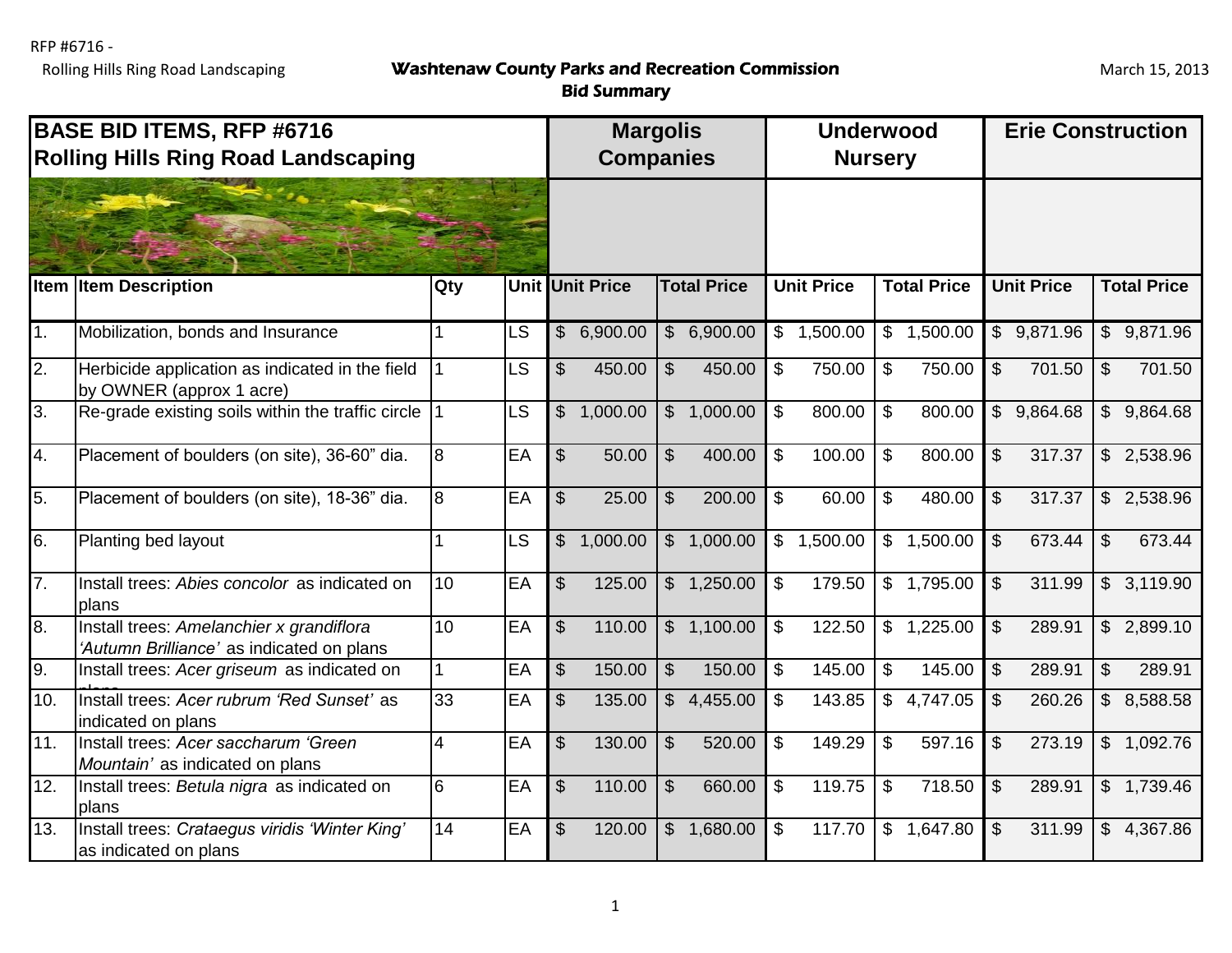#### Rolling Hills Ring Road Landscaping **Washtenaw County Parks and Recreation Commission** Bid Summary

| 14.               | Install trees: Carya ovata as indicated on          | 3               | EA | $\mathbb{S}$   | 150.00 | $\mathfrak{L}$ | 450.00     |                         | 133.50 | $\mathfrak{L}$ | 400.50                   | $\mathfrak{L}$            | 289.91 | \$             | 869.73     |
|-------------------|-----------------------------------------------------|-----------------|----|----------------|--------|----------------|------------|-------------------------|--------|----------------|--------------------------|---------------------------|--------|----------------|------------|
|                   | plans                                               |                 |    |                |        |                |            |                         |        |                |                          |                           |        |                |            |
| $\overline{15}$ . | Install trees: Liquidambar styraciflua as           | 10              | EA | $\mathbb{S}$   | 115.00 |                | \$1,150.00 | \$                      | 211.15 |                | \$2,111.50               | \$                        | 292.59 |                | \$2,925.90 |
|                   | indicated on plans                                  |                 |    |                |        |                |            |                         |        |                |                          |                           |        |                |            |
| $\overline{16}$ . | Install trees: Liriodendron tulipifera as           | 15              | EA | \$             | 115.00 |                | \$1,725.00 | \$                      | 217.15 |                | \$3,257.25               | \$                        | 289.91 |                | \$4,348.65 |
|                   | indicated on plans                                  |                 |    |                |        |                |            |                         |        |                |                          |                           |        |                |            |
| $\overline{17}$ . | Install trees: Malus 'Prairie Fire' as indicated    | 8               | EA | $\mathbb{S}$   | 125.00 |                | \$1,000.00 | $\sqrt[6]{\frac{1}{2}}$ | 144.88 |                | \$1,159.04               | $\boldsymbol{\mathsf{S}}$ | 221.47 |                | \$1,771.76 |
|                   | on plans                                            |                 |    |                |        |                |            |                         |        |                |                          |                           |        |                |            |
| $\overline{18}$ . | Install trees: Picea glauca 'Densata' as            | $\overline{17}$ | EA | $\mathcal{S}$  | 125.00 |                | \$2,125.00 | $\mathfrak{S}$          | 179.50 |                | \$3,051.50               | $\mathfrak{S}$            | 253.80 |                | \$4,314.60 |
|                   | indicated on plans                                  |                 |    |                |        |                |            |                         |        |                |                          |                           |        |                |            |
| 19.               | Install trees: Quercus alba as indicated on         | 3               | EA | $\mathbb{S}$   | 122.00 | $\mathbb{S}$   | 366.00     | $\mathfrak{L}$          | 238.05 | $\mathfrak{S}$ | 714.15                   | $\mathfrak{S}$            | 331.39 | $\mathfrak{L}$ | 994.17     |
| 20.               | Install trees: Quercus bicolor as indicated on      | 15              | EA | $\mathfrak{S}$ | 122.00 |                | \$1,830.00 | \$                      | 153.50 |                | \$2,302.50               | $\mathfrak{L}$            | 289.91 |                | \$4,348.65 |
|                   | Iplans                                              |                 |    |                |        |                |            |                         |        |                |                          |                           |        |                |            |
| 21.               | Install trees: Quercus macrocarpa as                | $\overline{2}$  | EA | $\mathbb{S}$   | 125.00 | $\mathbb{S}$   | 250.00     | $\mathfrak{L}$          | 153.50 | $\mathfrak{L}$ | 307.00                   | \$                        | 370.18 | \$             | 740.36     |
|                   | indicated on plans                                  |                 |    |                |        |                |            |                         |        |                |                          |                           |        |                |            |
| 22.               | Install trees: Quercus rubra as indicated on        | 16              | EA | $\mathbb{S}$   | 122.00 |                | \$1,952.00 | \$                      | 153.50 |                | \$2,456.00               | $\mathfrak{S}$            | 350.79 |                | \$5,612.64 |
|                   | <b>plans</b>                                        |                 |    |                |        |                |            |                         |        |                |                          |                           |        |                |            |
| 23.               | Install trees: Thuja occidentalis 'Nigra' as        | 10              | EA | $\mathbb{S}$   | 125.00 |                | \$1,250.00 | \$                      | 99.36  | $\mathfrak{L}$ | 993.60                   | $\boldsymbol{\mathsf{S}}$ | 189.14 |                | \$1,891.40 |
|                   | indicated on plans                                  |                 |    |                |        |                |            |                         |        |                |                          |                           |        |                |            |
| $\overline{24}$ . | Install trees: Zelkova serrata 'Green Vase' as 5    |                 | EA | $\mathbb{S}$   | 130.00 | $\mathfrak{S}$ | 650.00     | \$                      | 153.50 | $\mathfrak{L}$ | 767.50                   | \$                        | 289.91 |                | \$1,449.55 |
|                   | indicated on plans                                  |                 |    |                |        |                |            |                         |        |                |                          |                           |        |                |            |
| $\overline{25}$   | Install shrubs: Cornus stolonifera as indicated 29  |                 | EA | $\mathbb{S}$   | 29.00  | $\mathfrak{S}$ | 841.00     | $\mathfrak{S}$          | 32.50  | $\mathfrak{L}$ | 942.50                   | $\mathbb{S}$              | 289.91 |                | \$8,407.39 |
|                   | on plans                                            |                 |    |                |        |                |            |                         |        |                |                          |                           |        |                |            |
| $\overline{26}$ . | Install shrubs: Juniperus Sabina 'Arcadia' as       | 120             | EA | $\mathbb{S}$   | 40.00  |                | \$4,800.00 | \$                      | 32.50  |                | $\overline{\$}$ 3,900.00 | \$                        | 51.26  |                | \$6,151.20 |
|                   | indicated on plans                                  |                 |    |                |        |                |            |                         |        |                |                          |                           |        |                |            |
| $\overline{27}$ . | Install shrubs: Physocarpus opulifolius             | 8               | EA | $\mathsf{\$}$  | 29.00  | $\mathcal{S}$  | 232.00     | \$                      | 32.50  | $\mathfrak{S}$ | 260.00                   | \$                        | 66.89  | $\mathfrak{S}$ | 535.12     |
|                   | 'Diablo' as indicated on plans                      |                 |    |                |        |                |            |                         |        |                |                          |                           |        |                |            |
| 28.               | Install shrubs: Rhus aromatic 'Gro-low' as          | 30              | EA | $\mathbb{S}$   | 30.00  | $\mathbb{S}$   | 900.00     | $\mathbb{S}$            | 32.50  | $\mathfrak{S}$ | 975.00                   | $\mathbb{S}$              | 51.26  |                | \$1,537.80 |
|                   | indicated on plans                                  |                 |    |                |        |                |            |                         |        |                |                          |                           |        |                |            |
| 29.               | Install shrubs: Spiraea betulifolia as indicated 18 |                 | EA | $\mathfrak{L}$ | 35.00  | $\mathfrak{S}$ | 630.00     | \$                      | 24.50  | \$             | 441.00                   | $\mathfrak{L}$            | 66.89  |                | \$1,204.02 |
|                   | on plans                                            |                 |    |                |        |                |            |                         |        |                |                          |                           |        |                |            |
| $\overline{30}$ . | Install shrubs: Sambucus racemosa as                | 30              | EA | $\mathbb{S}$   | 40.00  | $\mathbb{S}$   | 1,200.00   | \$                      | 32.50  | $\mathfrak{L}$ | 975.00                   | $\mathfrak{L}$            | 66.89  |                | \$2,006.70 |
|                   | indicated on plans                                  |                 |    |                |        |                |            |                         |        |                |                          |                           |        |                |            |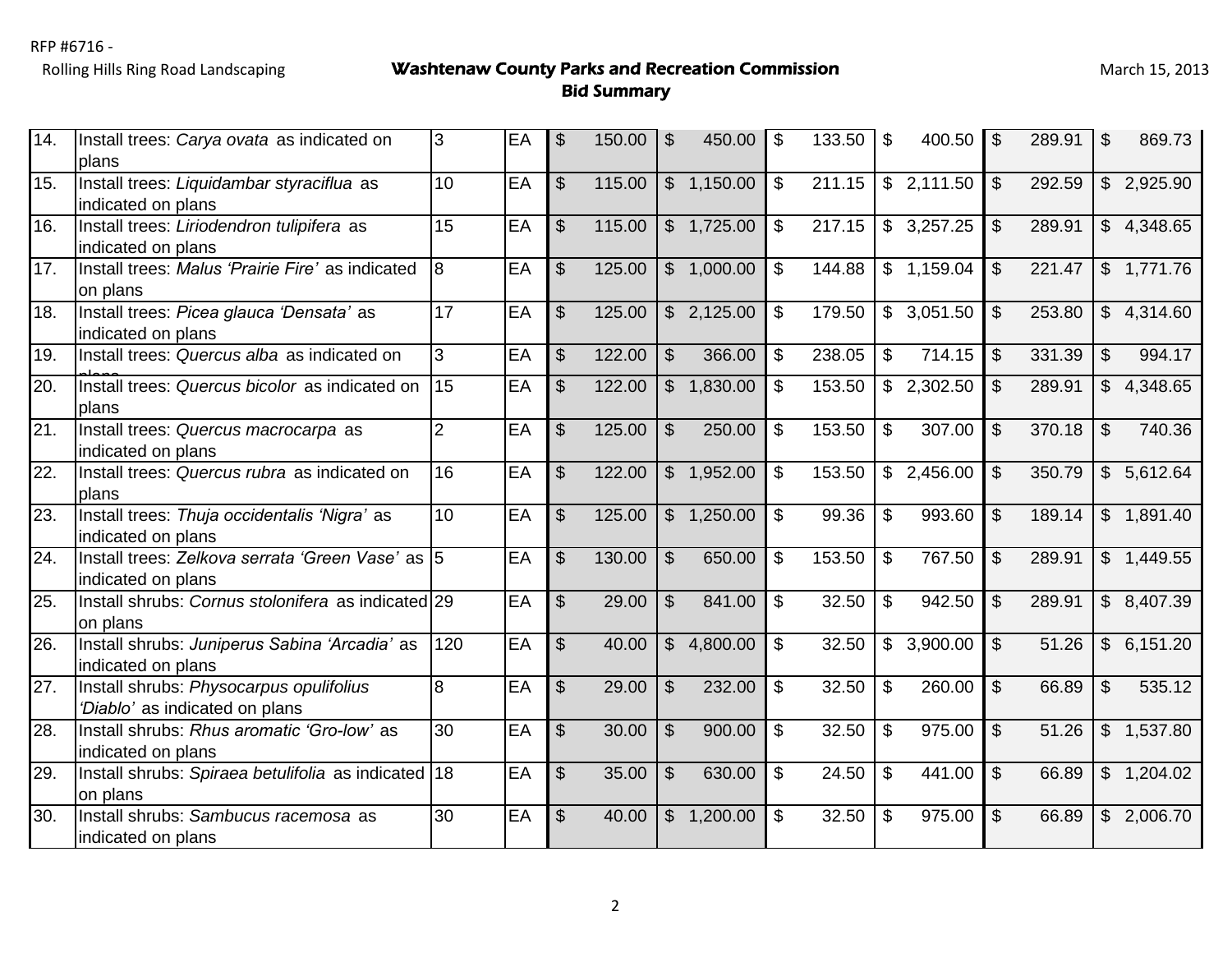## Rolling Hills Ring Road Landscaping **Washtenaw County Parks and Recreation Commission**

Bid Summary

| 31.               | Install perennials: Antennaria dioca as<br>indicated on plans                               | 882             | EA         | $\boldsymbol{\mathsf{S}}$ | 5.00   |                | \$4,410.00 | $\overline{\mathcal{S}}$ | 6.78   | $\mathfrak{S}$ | 5,979.96                 | $\mathfrak{F}$            | 11.55  |                | \$10,187.10 |
|-------------------|---------------------------------------------------------------------------------------------|-----------------|------------|---------------------------|--------|----------------|------------|--------------------------|--------|----------------|--------------------------|---------------------------|--------|----------------|-------------|
| 32.               | Install perennials: Achillea millefolium<br>'Paprika' as indicated on plans                 | 415             | EA         | $\boldsymbol{\mathsf{S}}$ | 4.00   |                | \$1,660.00 | \$                       | 6.78   |                | \$2,813.70               | $\mathfrak{S}$            | 6.83   |                | \$2,834.45  |
| 33.               | Install perennials: Asclepias tuberosa as<br>indicated on plans                             | 176             | EA         | $\mathcal{L}$             | 4.25   | $\mathbb{S}$   | 748.00     | \$                       | 6.78   |                | \$1,193.28               | $\mathbb{S}$              | 6.83   | \$             | 1,202.08    |
| $\overline{34}$ . | Install perennials: Baptisia australis as<br>indicated on plans                             | $\overline{71}$ | EA         | $\mathbb{S}$              | 25.00  |                | \$1,775.00 | $\mathfrak{S}$           | 24.50  |                | \$1,739.50               | $\mathfrak{S}$            | 7.03   | $\mathcal{L}$  | 499.13      |
| 35.               | Install perennials: Echinacea purpurea 'Bright 911<br>Star' as indicated on plans           |                 | EA         | $\boldsymbol{\mathsf{S}}$ | 4.00   |                | \$3,644.00 | \$                       | 6.78   |                | $\overline{\$}$ 6,176.58 | \$                        | 6.83   | $\mathcal{S}$  | 6,222.13    |
| 36.               | Install perennials: Echinacea purpurea 'Little<br>Giant' as indicated on plans              | 18              | EA         | $\boldsymbol{\mathsf{S}}$ | 5.00   | \$             | 90.00      | \$                       | 6.78   | \$             | 122.04                   | \$                        | 11.55  | \$             | 207.90      |
| 37.               | Install perennials: Geranium sanguineum<br>'Album' as indicated on plans                    | 47              | EA         | $\frac{1}{2}$             | 5.00   | $\mathfrak{S}$ | 235.00     | \$                       | 6.78   | \$             | 318.66                   | $\mathcal{L}$             | 11.55  | $\mathfrak{S}$ | 542.85      |
| 38.               | Install perennials: Liatris spicata 'Kobold' as<br>indicated on plans                       | 688             | EA         | $\boldsymbol{\mathsf{S}}$ | 4.00   |                | \$2,752.00 | \$                       | 6.78   |                | \$4,664.64               | $\mathfrak{L}$            | 6.83   | $\mathfrak{L}$ | 4,699.04    |
| 39.               | Install perennials: Nepeta racemosa 'Blue<br>Wonder' as indicated on plans                  | 14              | EA         | $\boldsymbol{\mathsf{S}}$ | 5.00   | \$             | 70.00      | \$                       | 6.78   | $\mathfrak{S}$ | 94.92                    | $\mathfrak{S}$            | 11.55  | $\mathcal{L}$  | 161.70      |
| 40.               | Install perennials: Oenothera fruticosa<br>'Fyrverkeri' as indicated on plans               | 14              | EA         | $\boldsymbol{\mathsf{S}}$ | 5.00   | $\mathfrak{S}$ | 70.00      | \$                       | 6.78   | $\mathfrak{L}$ | 94.92                    | $\mathbb{S}$              | 11.55  | $\mathbb{S}$   | 161.70      |
| 41.               | Install perennials: Rudbeckia fulgida<br>'Goldsturm' as indicated on plans                  | 486             | EA         | $\frac{1}{2}$             | 4.00   |                | \$1,944.00 | \$                       | 6.78   |                | \$3,295.08               | $\mathfrak{S}$            | 6.83   |                | \$3,319.38  |
| 42.               | Install perennials: Rudbeckia fulgida var.<br>sullivantii 'Little Goldstar' as indicated on | 16              | EA         | $\mathfrak{S}$            | 5.00   | \$             | 80.00      | $\mathfrak{S}$           | 6.78   | $\mathfrak{L}$ | 108.48                   | \$                        | 11.55  | $\mathcal{L}$  | 184.80      |
| 43.               | Install perennials: Sedum x 'Autum Joy' as<br>indicated on plans                            | 810             | EA         | $\frac{1}{2}$             | 4.00   |                | \$3,240.00 | \$                       | 6.78   |                | \$5,491.80               | $\boldsymbol{\mathsf{S}}$ | 6.83   | $\mathsf{\$}$  | 5,532.30    |
| 44.               | Install plugs: Asclepias tuberose as indicated 12<br>on plans                               |                 | <b>FLT</b> | $\frac{1}{2}$             | 125.00 |                | \$1,500.00 | \$                       | 97.66  |                | \$1,171.92               | \$                        | 152.62 |                | \$1,831.44  |
| 45.               | Install plugs: Coreopsis lanceolata indicated<br>on plans                                   | 12              | <b>FLT</b> | $\mathbb{S}$              | 120.00 |                | \$1,440.00 | $\mathfrak{S}$           | 89.30  |                | \$1,071.60               | $\mathfrak{S}$            | 135.42 |                | \$1,625.04  |
| 46.               | Install plugs: Echinacea purpurea indicated<br>on plans                                     | 12              | <b>FLT</b> | $\mathbb{S}$              | 120.00 |                | \$1,440.00 | \$                       | 89.30  |                | \$1,071.60               | $\mathfrak{L}$            | 135.37 |                | \$1,624.44  |
| 47.               | Install plugs: Liatris spicata indicated on<br>plans                                        | 12              | <b>FLT</b> | \$                        | 125.00 |                | \$1,500.00 | \$                       | 106.02 |                | \$1,272.24               | \$                        | 164.91 |                | \$1,978.92  |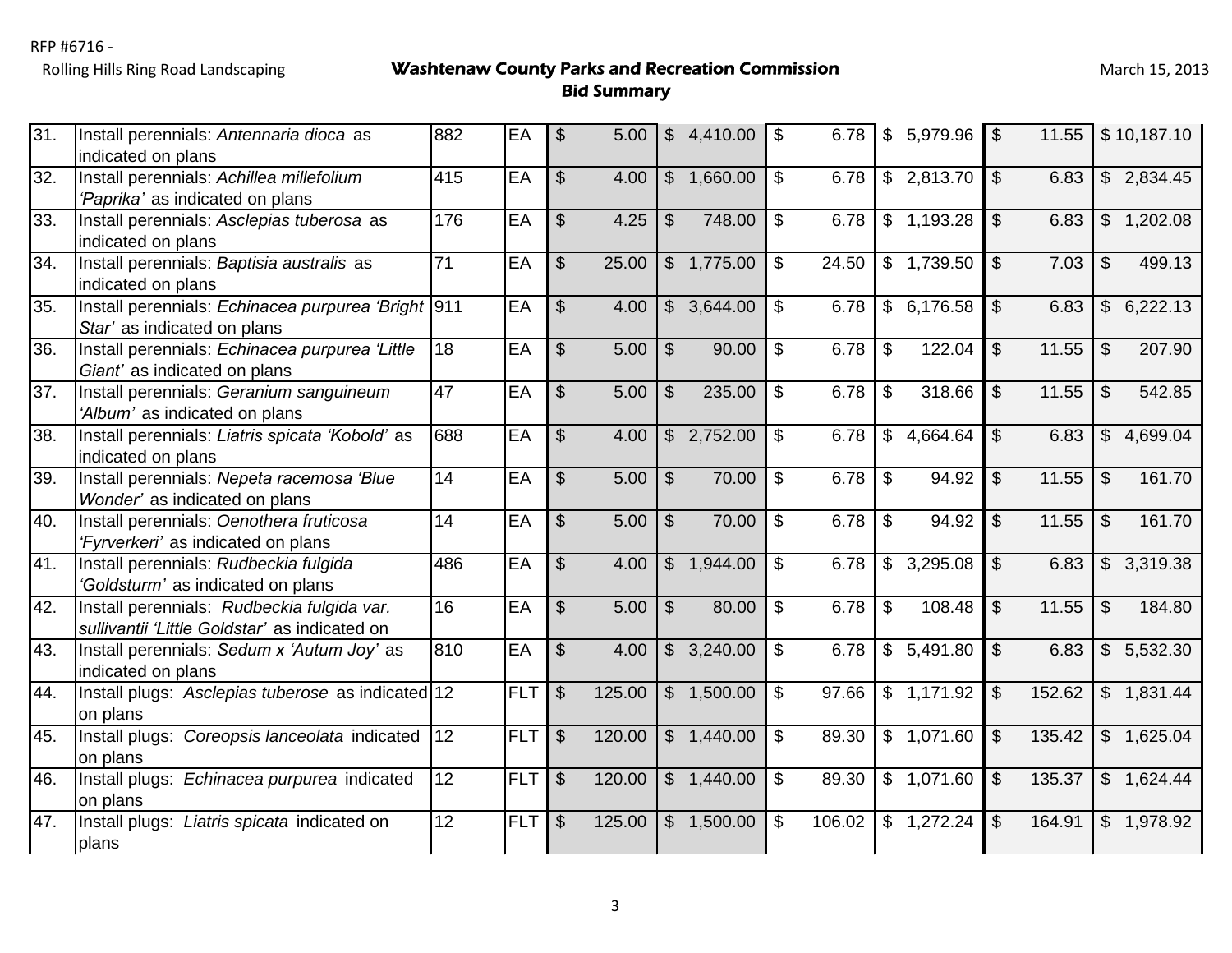## Rolling Hills Ring Road Landscaping **Washtenaw County Parks and Recreation Commission**

Bid Summary

| 48. | Install plugs: Monarda fistulosa indicated on<br>plans                                                                           | 12      | <b>FLT</b>               | $\sqrt{3}$                | 120.00      |                           | \$1,440.00               | $\mathfrak{S}$ | 89.30       |                | \$1,071.60  | $\overline{\mathsf{S}}$   | 134.68      |               | \$1,616.16  |  |
|-----|----------------------------------------------------------------------------------------------------------------------------------|---------|--------------------------|---------------------------|-------------|---------------------------|--------------------------|----------------|-------------|----------------|-------------|---------------------------|-------------|---------------|-------------|--|
| 49. | Install plugs: Zizia aurea indicated on plans                                                                                    | 12      | <b>FLT</b>               | $\mathfrak{S}$            | 125.00      |                           | $\overline{\$}$ 1,500.00 | $\mathfrak{S}$ | 89.30       |                | \$1,071.60  | $\mathcal{S}$             | 142.79      |               | \$1,713.48  |  |
| 50. | Install ornamental grasses: Eragrostis<br>spectabilis as indicated on plans                                                      | 0.185   | <b>AC</b>                |                           | \$4,000.00  | $\boldsymbol{\mathsf{S}}$ | 740.00                   |                | \$8,000.00  |                | \$1,480.00  |                           | \$9,962.74  |               | \$1,843.11  |  |
| 51. | Install ornamental grasses: Pennisetum<br>alopecuroides 'Little Bunny'                                                           | 18      | EA                       | $\frac{1}{2}$             | 5.00        | $\boldsymbol{\mathsf{S}}$ | 90.00                    | \$             | 9.75        | $\mathfrak{S}$ | 175.50      | $\mathcal{S}$             | 10.65       | $\mathcal{L}$ | 191.70      |  |
| 52. | Install ornamental grasses: Sorghastrum<br>nutans as indicated on plans                                                          | 575     | EA                       | $\boldsymbol{\mathsf{S}}$ | 3.28        |                           | \$1,886.00               | $\mathbb{S}$   | 3.00        | $\mathcal{S}$  | 1,725.00    | $\mathfrak{S}$            | 10.65       |               | \$6,123.75  |  |
| 53. | Install ornamental grasses: Sporobolus<br>heterolepis as indicated on plans                                                      | 1200    | EA                       | $\boldsymbol{\mathsf{S}}$ | 3.50        |                           | \$4,200.00               | \$             | 5.27        |                | \$6,324.00  | $\mathcal{S}$             | 10.65       |               | \$12,780.00 |  |
| 54. | Restore area and install turf grass: Rhino<br>Seed- School Lawn Mix as indicated on<br>plans, includes straw                     | 108,000 | SF                       | $\mathfrak{S}$            | 0.08        |                           | \$8,640.00               | $\mathfrak{S}$ | 0.08        |                | \$8,640.00  | $\mathcal{S}$             | 0.07        |               | \$7,560.00  |  |
| 55. | Restore area and install sod as indicated on<br>plans                                                                            | 9,400   | SY                       | $\boldsymbol{\mathsf{S}}$ | 2.10        |                           | \$19,740.00              | \$             | 3.25        |                | \$30,550.00 | $\mathcal{L}$             | 4.44        |               | \$41,736.00 |  |
| 56. | Install swale seed mix as indicated on plans                                                                                     | 11,400  | $\overline{\mathsf{SF}}$ | $\boldsymbol{\mathsf{S}}$ | 0.15        |                           | \$1,710.00               | \$             | 0.12        |                | \$1,368.00  | $\mathcal{S}$             | 0.12        |               | \$1,368.00  |  |
| 57. | Transplant Viburnum shrubs from within the<br>water park as indicated on the plans (36-48"<br>height)                            | 40      | EA                       | $\mathbb{S}$              | 20.00       | $\mathfrak{S}$            | 800.00                   | $\mathfrak{S}$ | 50.00       |                | \$2,000.00  | $\mathfrak{S}$            | 58.15       |               | \$2,326.00  |  |
| 58. | Install and smoothly grade 3" of un-dyed<br>hardwood mulch at a uniform depth in<br>planting beds                                | 170     | <b>CY</b>                | $\mathfrak{S}$            | 33.00       |                           | \$5,610.00               | $\mathfrak{S}$ | 50.00       |                | \$8,500.00  | $\mathcal{L}$             | 48.30       |               | \$8,211.00  |  |
| 59. | Install and smoothly grade 3" of 21AA<br>limestone over geotextile fabric as indicated<br>on the plans                           | 10      | TON <sub>\$</sub>        |                           | 40.00       | $\mathbb{S}$              | 400.00                   | $\mathfrak{S}$ | 31.75       | $\mathfrak{S}$ | 317.50      | $\mathcal{S}$             | 126.33      |               | \$1,263.30  |  |
| 60. | Install aluminum bed edging                                                                                                      | 250     | LF                       | $\mathfrak{S}$            | 5.00        |                           | \$1,250.00               | $\frac{1}{2}$  | 4.91        |                | \$1,227.50  | $\mathfrak{F}$            | 6.70        |               | \$1,675.00  |  |
| 61. | ALLOWANCE- Design and install new<br>irrigation system as indicated on the plans<br>(67,000 s.f. turf, 3,200 s.f. planting beds) | 1       | LS                       |                           | \$20,000.00 |                           | \$20,000.00              |                | \$20,000.00 |                | \$20,000.00 |                           | \$20,000.00 |               | \$20,000.00 |  |
| 62. | Install unit paver type 1 as indicated on the                                                                                    | 2,830   | <b>SF</b>                | $\boldsymbol{\mathsf{S}}$ | 9.00        |                           | \$25,470.00              | \$             | 12.50       |                | \$35,375.00 | $\boldsymbol{\mathsf{S}}$ | 4.94        |               | \$13,980.20 |  |